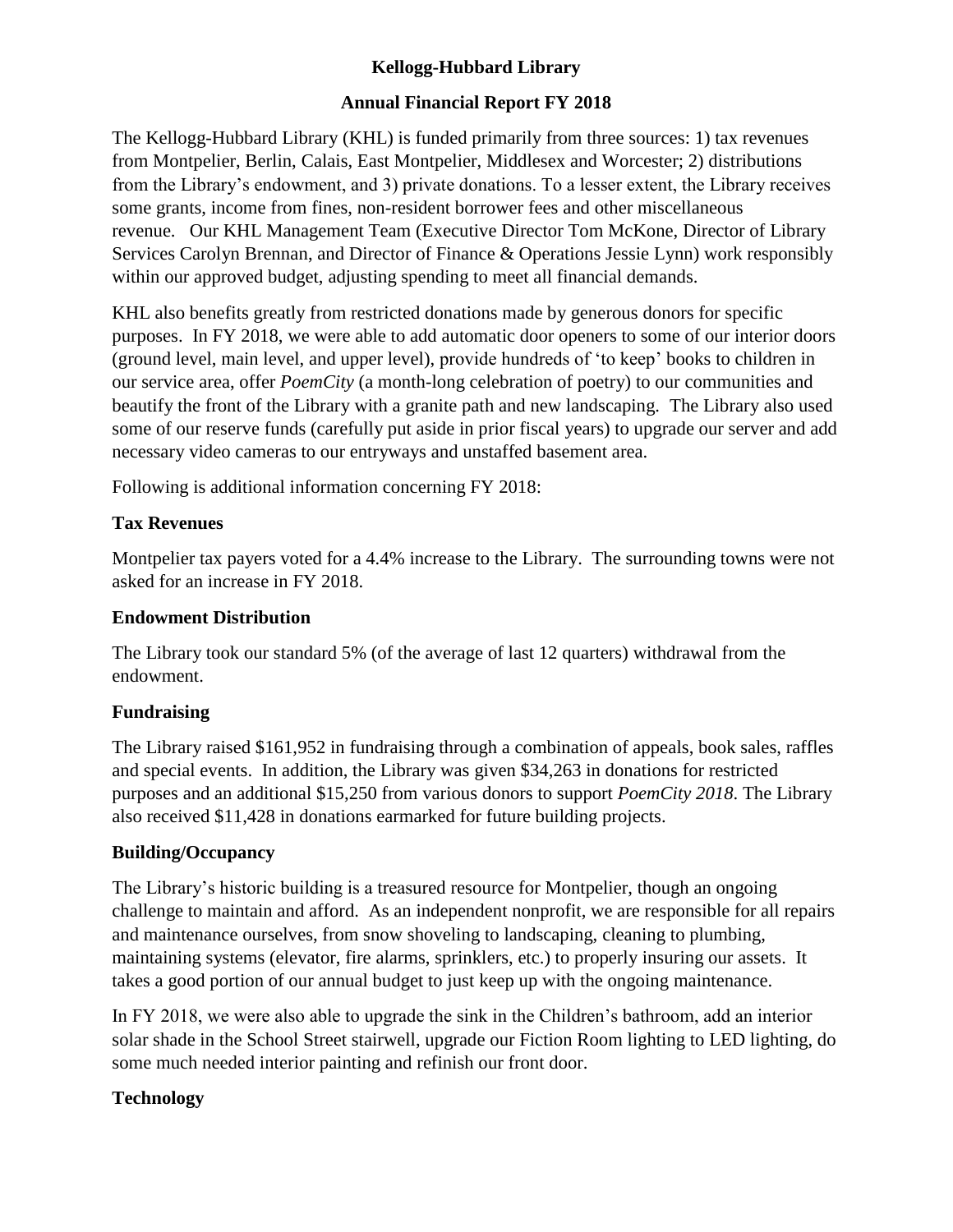# **Kellogg-Hubbard Library**

# **Annual Financial Report FY 2018**

This year, we were able to migrate our internal e-mail system to Office 365, update 7 computers used by staff, and upgrade our server.

### **End of Year**

The Fiscal Year ended with \$13,715 less income than budgeted. Our Management Team successfully navigated this shortfall with careful monitoring and planning which resulted in a \$6,061 balance at the fiscal year end. This balance was rolled into the Reserve for Subsequent Years and will be spent in FY 2019.



## **Graphic Representations of Operating Revenue and Expenditures**